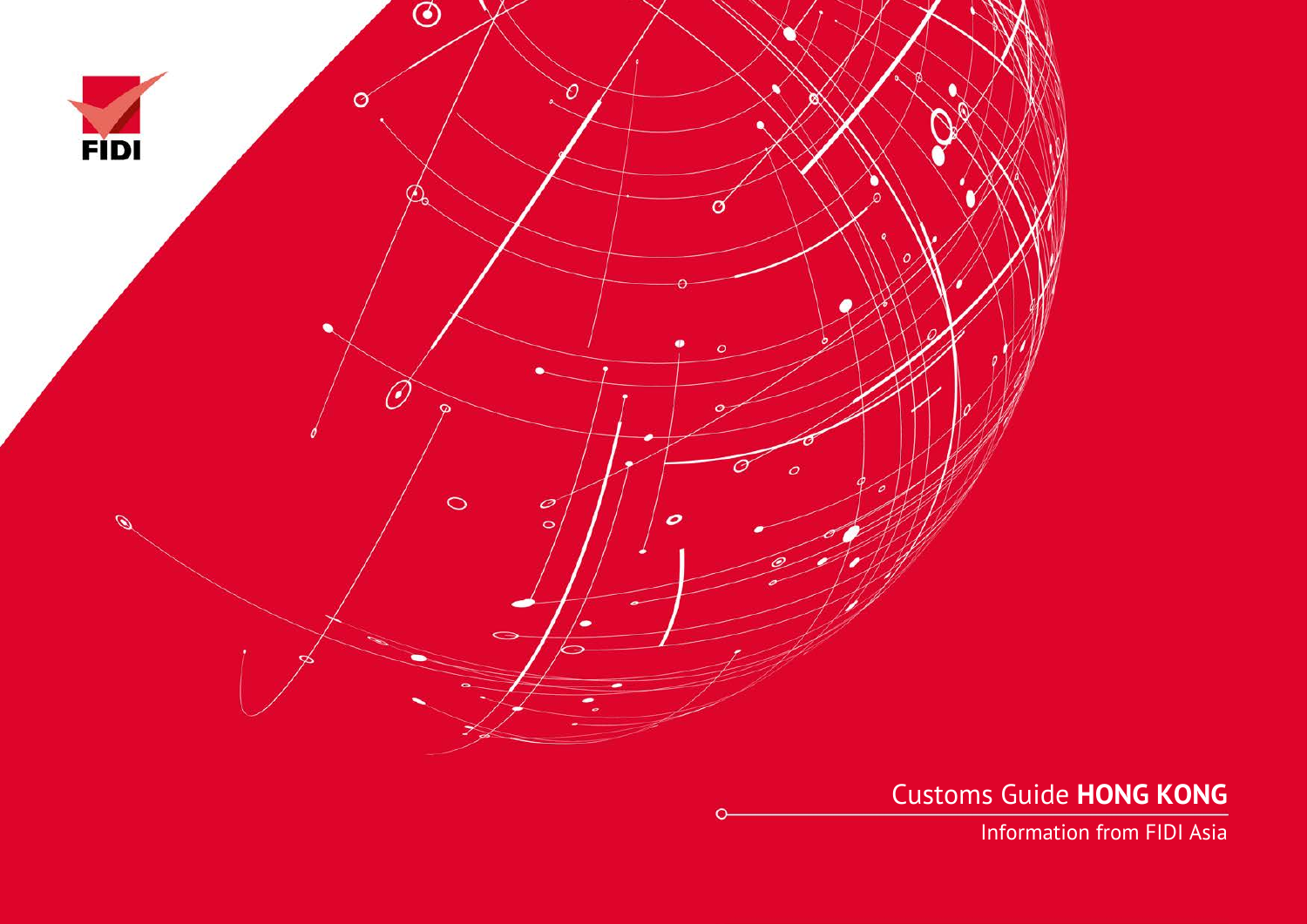## **Customs guide** HONG KONG

## **The global quality standard for international moving.**

The FAIM label is your global assurance for a smooth, safe and comprehensive relocation process.





| <b>GOODS</b>                                                                    | <b>DOCUMENTS REQUIRED</b>                                                                                                                                                                                                                                                                                                                      | <b>CUSTOMS PRESCRIPTIONS</b>                                                                                                                                                                                                                                                                                                                                                                                                                    | <b>REMARKS</b>                                                                                                                                                                                                                                                                                                                                                                                                                                                |
|---------------------------------------------------------------------------------|------------------------------------------------------------------------------------------------------------------------------------------------------------------------------------------------------------------------------------------------------------------------------------------------------------------------------------------------|-------------------------------------------------------------------------------------------------------------------------------------------------------------------------------------------------------------------------------------------------------------------------------------------------------------------------------------------------------------------------------------------------------------------------------------------------|---------------------------------------------------------------------------------------------------------------------------------------------------------------------------------------------------------------------------------------------------------------------------------------------------------------------------------------------------------------------------------------------------------------------------------------------------------------|
| <b>Removal goods</b>                                                            | Passport copy<br>Packing list<br>Bill of Lading/Air Waybill<br>• Authorized letter                                                                                                                                                                                                                                                             | • Import declaration                                                                                                                                                                                                                                                                                                                                                                                                                            | If the description of the goods is shown as only<br>electrical appliances or only clothing, an import<br>licence may be required before clearance. A<br>general description of used household goods and<br>personal effects is preferred.<br>Authorized letter is the letter that authorized the<br>destination agent to handle the move on client's<br>behalf. This letter can be obtained from the<br>destination agent.                                    |
| <b>Diplomatic removals</b>                                                      | Passport copy<br>Packing list<br>Bill of Lading/Air Waybill<br>Authorized letter                                                                                                                                                                                                                                                               | • Import declaration                                                                                                                                                                                                                                                                                                                                                                                                                            | Authorized letter is the letter that authorized the<br>destination agent to handle the move on client's<br>behalf. This letter can be obtained from the<br>destination agent.                                                                                                                                                                                                                                                                                 |
| Motor-cars, motor-cycles,<br>mopeds, power-driven boats<br>with in-board engine | Certificate of registration showing the dimensions of<br>boats to be submitted to Marine Department for<br>application of import permit within 24 hours from<br>arrival<br>Original purchase invoice<br>Original insurance certificate<br>De-registration certificate etc. are required<br>Original registration document<br>Shipping document | Private cars:<br>First registration fee is based on the<br>following:<br>Depreciation 25% per year - variable<br><b>The State</b><br>(after manufacture).<br>After depreciation, the fee is<br><b>COL</b><br>calculated on the following scale:<br>Class of Motor Vehicle<br>Rate of Taxes<br>40%<br>(a) on the first HK\$150,000.<br>(b) on the next HK\$150,000<br>75%<br>100%<br>(c) on the next HK\$200,000<br>(d) on the remainder<br>115% | For reference only, the First Registration Fee is<br>subject to the evaluation by Customs Excise<br>Department.<br>• Further information can be obtained from HK<br>Government web site:<br>http://www.td.gov.hk/en/public services/licences a<br>nd permits/vehicle first registration/guidelines for<br>importation and registration of mot/index t.html<br>All vehicles are subject to strict regulatory<br>inspections and high first registration taxes. |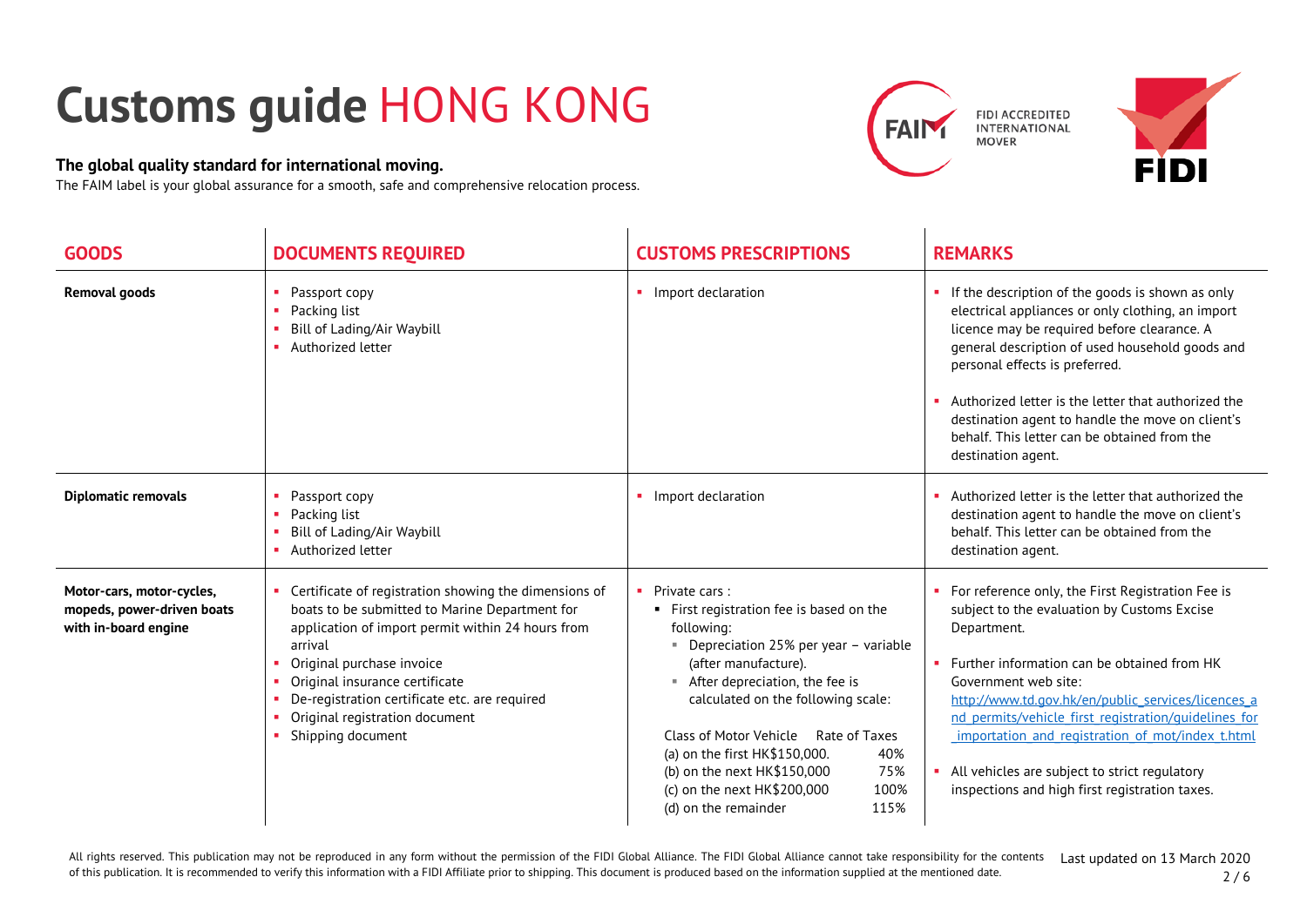| <b>GOODS</b>  | <b>DOCUMENTS REQUIRED</b>                                                                                  | <b>CUSTOMS PRESCRIPTIONS</b>                                                                                                                                                                                                                                                                                                                                                                                                           | <b>REMARKS</b>                                                                                                                                                                                                                                                                                                                                                                                                                                                                                                                                                                                                                                                                                                                                                                                                                                             |
|---------------|------------------------------------------------------------------------------------------------------------|----------------------------------------------------------------------------------------------------------------------------------------------------------------------------------------------------------------------------------------------------------------------------------------------------------------------------------------------------------------------------------------------------------------------------------------|------------------------------------------------------------------------------------------------------------------------------------------------------------------------------------------------------------------------------------------------------------------------------------------------------------------------------------------------------------------------------------------------------------------------------------------------------------------------------------------------------------------------------------------------------------------------------------------------------------------------------------------------------------------------------------------------------------------------------------------------------------------------------------------------------------------------------------------------------------|
|               |                                                                                                            | • Motor cycles and motor tricycles: 35%<br>Customs import is easy for cars &<br>motorcycles but registration process is<br>costly and time consuming.<br>Vehicles must satisfy noise & emission<br>standards, and be right-hand drive.<br>• Vehicles over 10 years - difficult to obtain<br>Insurance Policy.<br>An import permit (form number CED336)<br>must be submitted by the owner within 30<br>days after vehicle arrival date. | • Taxes are set to discourage the personal import of<br>vehicles; it is highly recommended that an<br>estimate of costs before shipping a vehicle.<br>• Approval / exemption from the Environmental<br>Protection Department before shipping vehicles<br>into Hong Kong are advised.<br>• Vehicles must satisfy local standards.<br>• Within 30 days of the importation of car/motorbike,<br>client should file the import return (Form No.:<br>CED336) enclosing with a Declaration Form (Form<br>No.: CED336A) to the Customs and Excise<br>Department or through the Motor Vehicles First<br>Registration Tax System if client needs to use the<br>car/motorbike in HK, fail to file the import return<br>within 30 days of importation, commits an offence<br>and is liable on conviction to a fine of \$500,000<br>and to imprisonment for 12 months. |
| Alcohol, Wine | Detailed list showing quantity, size of bottle, type of<br>alcohol, % of alcoholic strength and CIF value. | Subject to payment of duties.<br>• Wine can be imported duty free.                                                                                                                                                                                                                                                                                                                                                                     | 1. Duty shall be payable on the following types of<br>liquor at the rates, expressed as a percentage of<br>the value (calculated in accordance with section<br>26A of the Dutiable Commodities Ordinance), set<br>out opposite each type of liquor:<br>Type of Liquor<br>Rate<br>Liquor with an alcoholic strength of more<br>100%<br>than 30% by volume measured at a<br>temperature of 20c<br>Liquor, other than wine, with an alcoholic<br>$0\%$<br>strength of not more than 30% by volume<br>measured at a temperature of 20c<br>Wine with an alcoholic strength of not<br>$0\%$<br>more than 30% by volume measured at a<br>temperature of 20c<br>2. Where there is no or insufficient information                                                                                                                                                   |

All rights reserved. This publication may not be reproduced in any form without the permission of the FIDI Global Alliance. The FIDI Global Alliance cannot take responsibility for the contents All rights reserved. This publication may not be reproduced in any form without the permission of the FIDI Global Alliance. The FIDI Global Alliance cannot take responsibility for the contents Last updated on 13 March 2020 3 / 6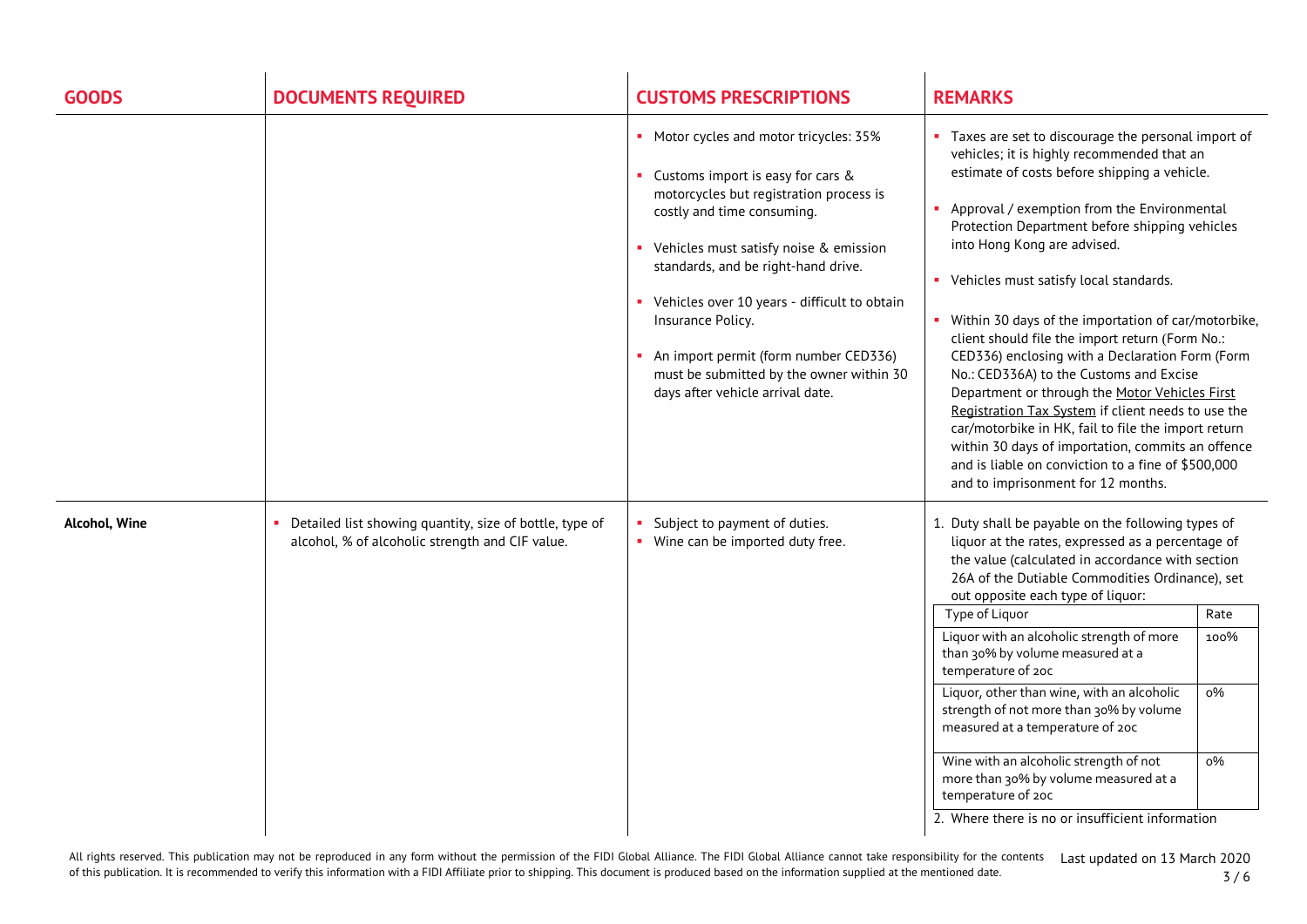| <b>GOODS</b>               | <b>DOCUMENTS REQUIRED</b>                                                                                                                 | <b>CUSTOMS PRESCRIPTIONS</b>                                           | <b>REMARKS</b>                                                                                                                                                                                                                                                                                                                                                                                                                                                                                                                                                                                                                                                                         |
|----------------------------|-------------------------------------------------------------------------------------------------------------------------------------------|------------------------------------------------------------------------|----------------------------------------------------------------------------------------------------------------------------------------------------------------------------------------------------------------------------------------------------------------------------------------------------------------------------------------------------------------------------------------------------------------------------------------------------------------------------------------------------------------------------------------------------------------------------------------------------------------------------------------------------------------------------------------|
|                            |                                                                                                                                           |                                                                        | available from which the Commissioner of Customs<br>and Excise (or any officer authorized by him in that<br>behalf) is able to determine the value of any<br>quantity of liquor of less than 12 litres, imported at<br>any time in one consignment, he may assess the<br>duty payable on such liquor at the rate of HK\$160<br>per litre.<br>3. Import of any type of alcohol even if duty free will<br>likely cause Customs Exam with consequent costs<br>& delays.<br>Further information can be obtained from HK<br>Government web site:<br>http://www.customs.gov.hk/filemanager/common/<br>pdf/pdf_notice/fact_sheet_eng.pdf.<br>• These rules apply for all, diplomats included. |
| Dangerous goods, firearms  | • Valid firearm certificate issued to the owner by the<br>police authorities controlling the area, in which he<br>intends to reside.      | Importation prohibited:<br><b>Explosives, fireworks, clasp knives.</b> |                                                                                                                                                                                                                                                                                                                                                                                                                                                                                                                                                                                                                                                                                        |
|                            |                                                                                                                                           |                                                                        |                                                                                                                                                                                                                                                                                                                                                                                                                                                                                                                                                                                                                                                                                        |
| Plants, Vegetable products | • Phytosanitary certificate required.                                                                                                     | • Import licence is required.                                          | • 7 working days is required for application of a<br>Plant Import Licence.                                                                                                                                                                                                                                                                                                                                                                                                                                                                                                                                                                                                             |
| <b>Food Items</b>          | Non-perishable food items, packed in cans or other<br>durable packaging, may be imported in small amounts<br>for personal use.            |                                                                        |                                                                                                                                                                                                                                                                                                                                                                                                                                                                                                                                                                                                                                                                                        |
| Dogs, cats, birds          | Health Certificate dated not more than 14 days before<br>departure (Certificate requirements may vary<br>according to country of origin). | • Import licence is required.                                          | • Importation of dogs and cats is permitted, subject<br>to the usual quarantine in licensed and approved<br>premises, for 1 to 6 months, depending on country<br>of origin.                                                                                                                                                                                                                                                                                                                                                                                                                                                                                                            |
|                            |                                                                                                                                           |                                                                        | • Quarantine is waived under some conditions,<br>mostly depending of origin country.                                                                                                                                                                                                                                                                                                                                                                                                                                                                                                                                                                                                   |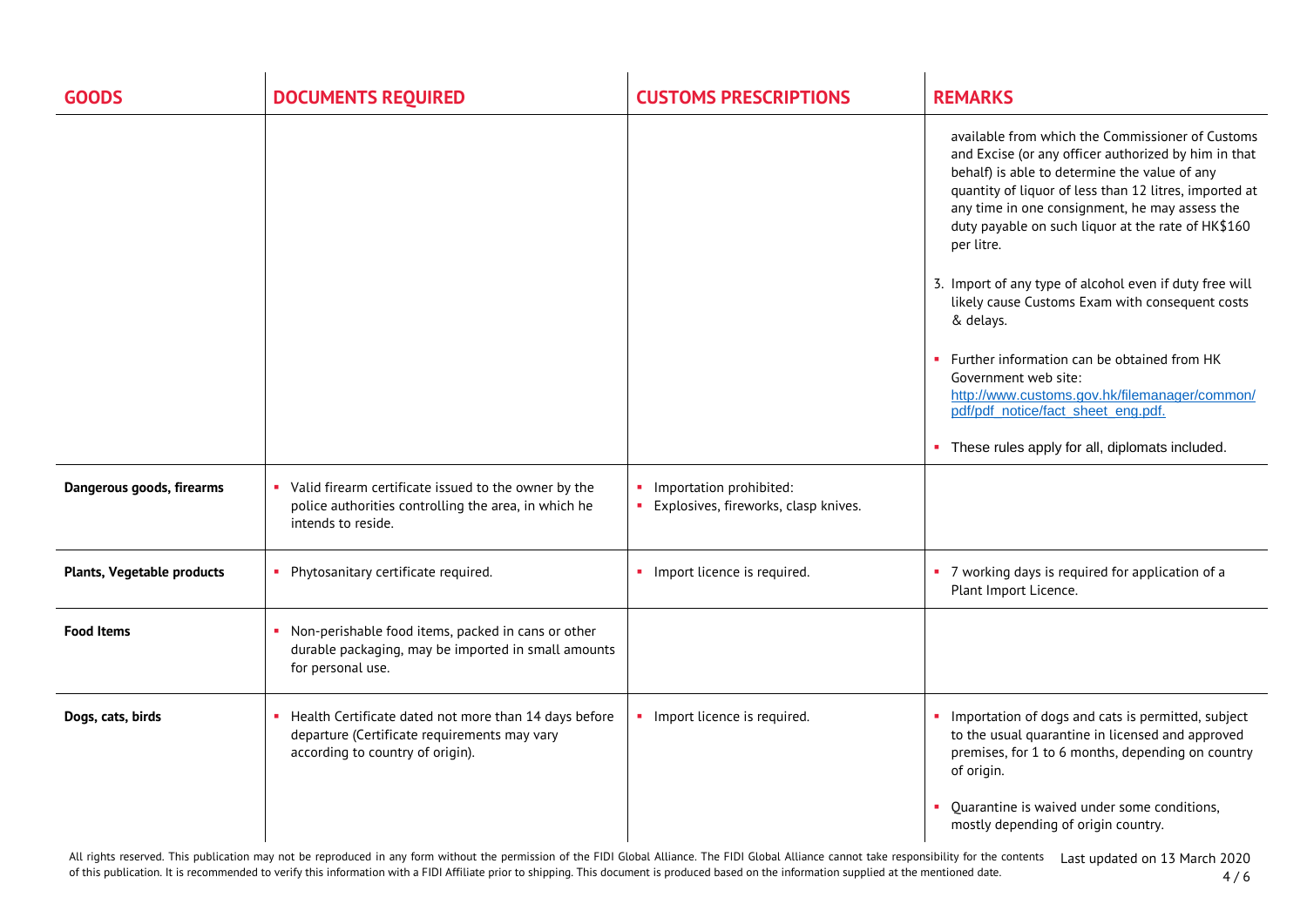| <b>GOODS</b>                                                                                                        | <b>DOCUMENTS REQUIRED</b>                                   | <b>CUSTOMS PRESCRIPTIONS</b> | <b>REMARKS</b>                                                                                                                                                                 |
|---------------------------------------------------------------------------------------------------------------------|-------------------------------------------------------------|------------------------------|--------------------------------------------------------------------------------------------------------------------------------------------------------------------------------|
|                                                                                                                     |                                                             |                              | • Further information can be obtained from HK<br>Government web site:<br>http://www.afcd.gov.hk/english/guarantine/gua_ie/<br>qua_ie_ipab/qua_ie_ipab_idc/qua_ie_ipab_idc.html |
| Certain feathers furs, skins,<br>tusks, etc. of animals coming<br>under the Protected Species<br><b>Regulations</b> | Exporting Country's licence.<br>Certificate of Origin.<br>٠ | Import Licence is required.  | To be inspected by Customs Office and Agriculture<br>& Fisheries Department together.                                                                                          |